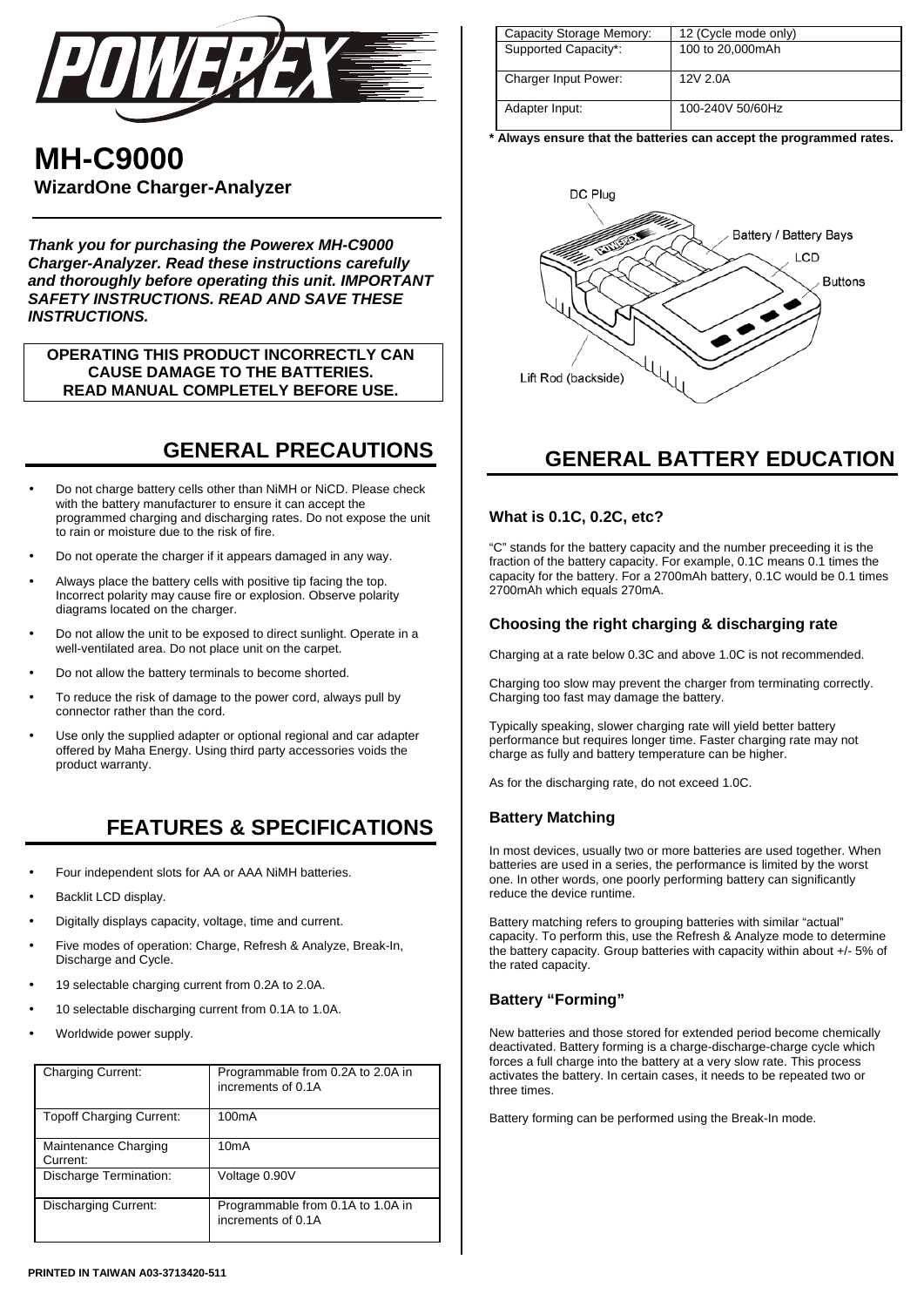# **MODES OF OPERATION**

This section describes the various modes and when to use them. To enable each mode, refer to the "Operation" section.

## **Charge Mode**

- Recharges the battery at the selected rate.
- Useful when battery needs to be recharged without determining the capacity of the battery. It should be used on batteries known to be in good condition and have been in continuous use.
- Requires the least amount of time.

## **Refresh & Analyze Mode**

- First recharges the battery, rest for two hours, discharges, rest, then recharges again. Charging and discharging rates are programmable.
- Reports the discharge capacity at the end of the cycle.
- Useful when the battery capacity needs to be determined. Also useful for battery with degraded performance.
- Recommended once every ten cycles for NiMH batteries.

## **Break-In Mode (IEC capacity analysis)**

- Applies a 16-hour 0.1C charge (0.1 times the capacity of the battery), rest of one hour, followed by a 0.2C discharge, rest again, and finally a 16-hour 0.1C recharge again.
- Recommended for brand-new batteries. This process is also known as "Forming Charge." Also recommended with batteries that cannot be rescued by the Refresh & Analyze mode.
- Recommended once every 30 cycles for NiMH batteries.
- Requires 39 to 45 hours to complete.
- The process follows the IEC standard for determining battery capacity.

## **Discharge Mode**

- Discharges the battery at the selected rate.
- Useful for analyzing the amount of charge stored in the battery. Battery not recharged at the end of the cycle.

## **Cycle Mode**

- Performs a charge-discharge cycle for a programmable number of times. Charging and discharging rates are also selectable. At the end of the cycle, a final recharge is applied.
- Suitable for cycling the batteries multiple times.

The following table summarized the recommended mode for typical battery conditions:

| <b>Battery Condition</b>                                                         | Mode              |
|----------------------------------------------------------------------------------|-------------------|
| Brand-new batteries                                                              | Break-In          |
| NiMH batteries that have been used<br>frequently (at least once every two weeks) | Charge            |
| Batteries in storage for more than two<br>weeks but less than 3 month            | Refresh & Analyze |
| Batteries in storage for more than 3 month                                       | Break-In          |

## **Battery Rescue Steps**

For batteries that do not perform favorably after using the mode recommended above, the following sequence can be applied.

- 1. Refresh & Analyze for one to three times.
- 2. If capacity is still low, use Break-In mode.
- 3. If the step 1 to step 2 shows some capacity improvement (> 10%), repeat Break-In mode for one to three times. If no significant improvement is observed, battery probably at end of useful life.

## **OPERATIONS**

1. Connect the power adapter DC connector to the charger.

Plug the power adapter into a compatible outlet.

*TIP: When operating the charger outside of its intended region of use, simply use a plug-changer (Maha part number MHS-TC400 worldwide plug-changer kit). Transformer is not necessary.*

- 2. Raise the lift rod located on the backside of the charger.
- 3. Insert AA or AAA battery.

Insert the negative end first, as shown below.



*Inserting AA / AAA batteries*

*TIP: If charging two batteries, inserting them in the first and fourth slot offers better cooling and lowers battery temperature.* 

*NOTE: It is normal for the batteries to become hot during charging and discharging. It is also normal for a faint noise to emanate from the charger during operation.* 

4. When a new battery is detected, the LCD will display an arrow below the bank number and prompt for the mode by flashing "MODE".



Use the **UP** and **DOWN** arrow keys to choose the desired mode. Press **ENTER** to make the selection.

If no key is pressed within ten seconds, the charger will proceed to the default mode which is charging with 1000mA rate.

If more than one battery is inserted at a time (without key press), the charger will prompt for programming in the order in which the batteries were inserted.

#### 5. If **CHARGE** mode is selected:

The charger will prompt for the charging rate by flashing "**SET CHG RATE**." Use the **UP** and **DOWN** key to select the desired current. Press **ENTER** to make the selection. Refer to the "General Battery Education" section on choosing an appropriate rate.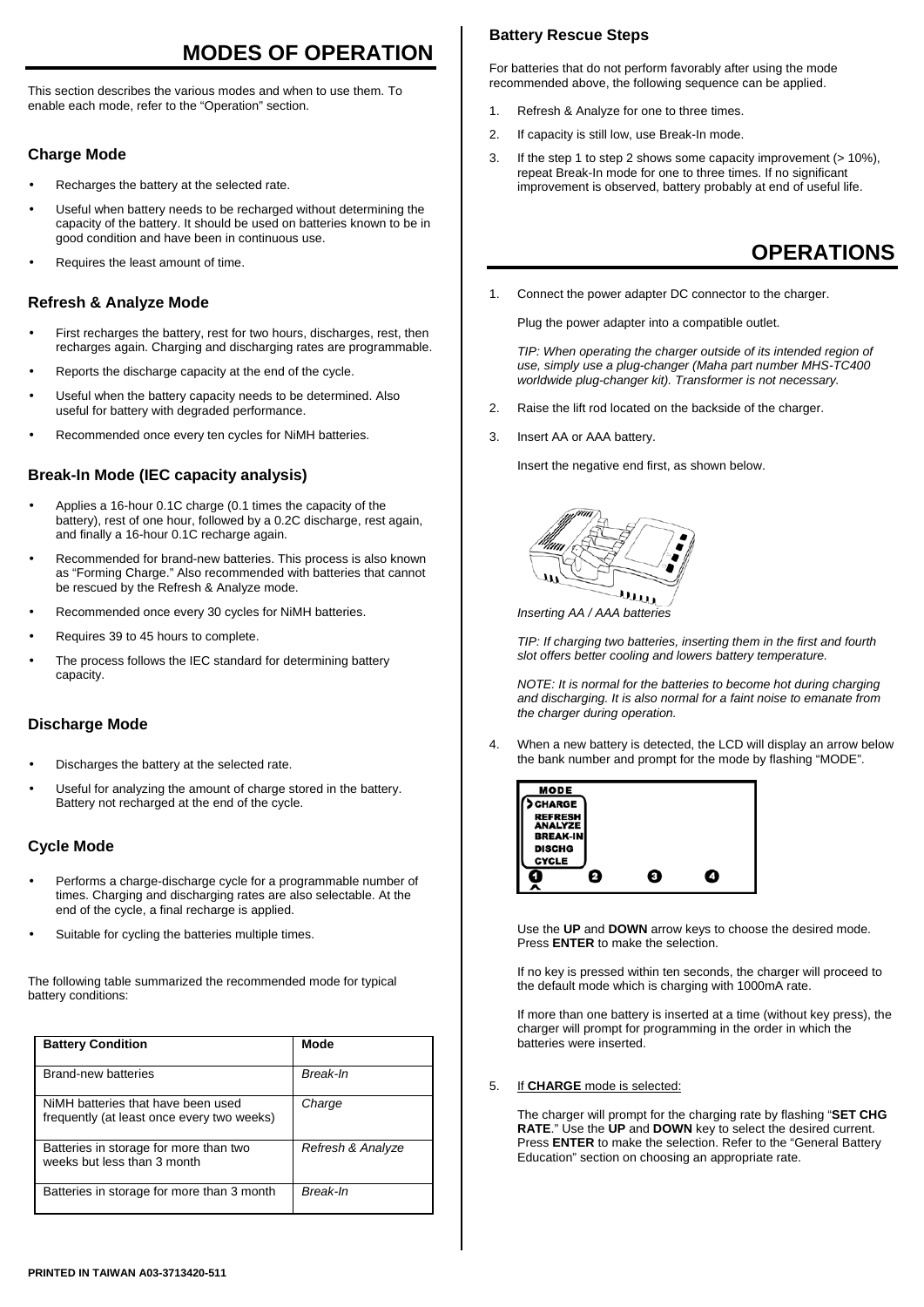

#### If **REFRESH & ANALYZE** mode is selected:

The charger will prompt for the charging rate by flashing "**SET CHG RATE**." Use the **UP** and **DOWN** key to choose the desired current. Press **ENTER** to make the selection.



Then the screen will prompt from the discharging rate by flashing **"SET DISCHG RATE**." Follow the same procedure as above.



#### If **BREAK-IN** mode is selected:

The charger will prompt for the battery capacity in order to calculate the charging and discharging rate automatically. **"SET BATTERY CAPACITY**" icon will flash. Use the **UP** and **DOWN** key to choose the desired current. Press **ENTER** to make the selection.



#### If **DISCHARGE** mode is selected:

The charger will prompt for the discharging rate by flashing **"SET DISCHG RATE**." Use the **UP** and **DOWN** key to choose the desired current. Press **ENTER** to make the selection.



#### If **CYCLE** mode is selected:

The charger will prompt for the charging rate and discharging rate similar to the other modes. In addition, it will also prompt for the number of cycles to be performed by flashing **"SET CYCLES**." Use the UP and **DOWN** keys to choose the desired cycles. Press **ENTER** to make the selection.



6. To ensure safety, the charger performs a battery health "impedance check" at the beginning of the program. If the battery fails this test, "HIGH" would be displayed and program will be terminated.



Typically alkaline and extremely aged battery will fail this test. For a rechargeable battery, it is recommended for the battery to be discarded.

NOTE: This test is not performed for the discharge mode.

If this detection is believed to be incorrect, a discharge can be performed first.

7. When the programs are in-progress, the charger will display the battery status for each occupied slot consecutively. The screen will first show an arrow below the active bank and display the information. The next slot(s) occupied follows.

Press the **SLOT** button at anytime will jump to the next occupied slot. Press this button multiple times if necessary to go to the desired slot.

The following information is displayed on the screen:

#### **Current**:

This is the number followed by the unit "**MA**." This is the approximate charging or discharging current. Note that this number will go up and down due to the pulse charging.



#### **Capacity**:

This is the number followed by the unit "**MAH**." This is the accumulated charging or discharging capacity. If it is charging capacity, "CHARGE" in black box will be shown. If it is discharging capacity, "DISCHG" in black box will be shown.